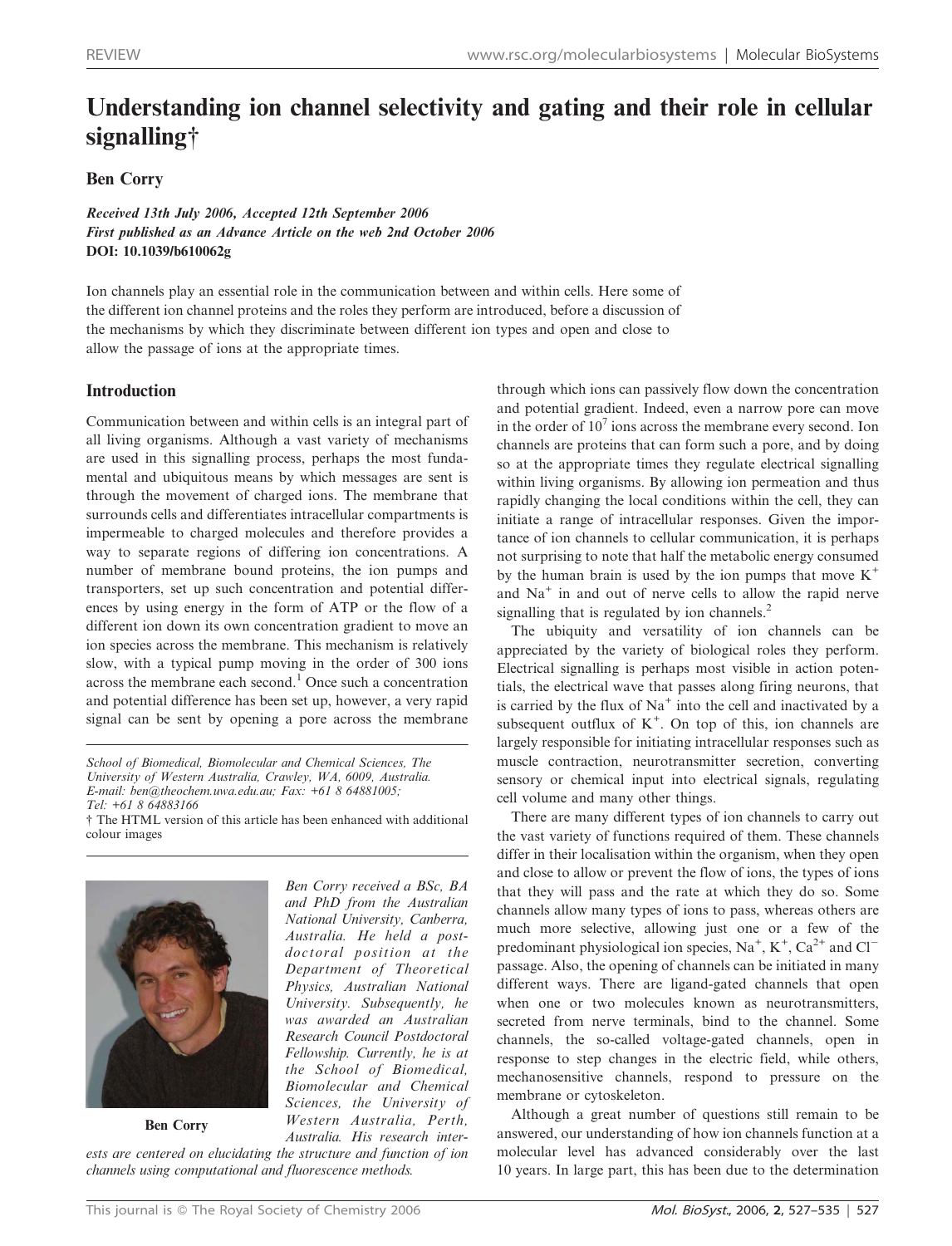of atomic resolution structures of a number of channel proteins using X-ray diffraction and other techniques. In combination with a variety of other biophysical and computational methods this has allowed the physical principles underlying the function of ion channels to be understood.

The aim of this article is to introduce in general terms the variety of roles performed by ion channels within living organisms and the assortment of ion channels that undertake these. Then, more specific details will be given about the molecular mechanisms of ion selectivity and channel gating that are essential to the functioning of these proteins, illustrating these principles with examples of ion channels for which detailed structural information has recently become available.

## Roles and diversity of channels

Since there is such a variety of ion channels and they are used in a host of different ways it is difficult to accurately summarise their role in cellular signalling. In general, it is true to say that  $Na<sup>+</sup>$  and  $K<sup>+</sup>$  channels are used to control the electrical activity of cells, while  $Ca^{2+}$  channels are used to convert these electrical signals into responses. In reality,  $Ca^{2+}$ channels also participate in and help control electrical signalling, but it is the role of  $Ca^{2+}$  in initiating intracellular responses (as a so called 'second messenger') that makes it unique.  $Cl^-$  is also used to help control membrane potentials and cell volumes. Ion pumps and transporters are used to set up concentration gradients across the cell membrane as illustrated in Fig. 1. One of the most common, the  $Na<sup>+</sup>-K<sup>+</sup>$ pump, moves Na<sup>+</sup> out of cells while at the same time moving  $K^+$  inwards. Not only does this result in higher  $Na^+$ concentrations outside the cell and higher  $K^+$  concentrations in the cytoplasm, because  $3 \text{ Na}^+$  are moved out of the cell for every  $2 K<sup>+</sup>$  that come in, the electric potential inside the cell is typically about  $-60$  mV with respect to the outside. Calcium concentrations are also kept low inside the cytoplasm of cells, but rather than being expelled into the external solution, the



Fig. 1 Resting ion concentrations in a typical muscle cell. Concentrations of the major cations discussed in the text are indicated, along with the predominant ion pumps that control these. These pumps use the energy released in the hydrolysis of adenosine triphosphate (ATP) to adenosine diphosphate (ADP) to move ions against their concentration gradients into or out of cells or intracellular organelles such as the sarcoplasmic reticulum (SR).

majority of  $Ca^{2+}$  is kept in intracellular compartments such as the sarcoplasmic reticulum. When a pore is formed across a membrane, a net current of ions will pass through it due to these concentration and potential gradients. The driving force is a result of the electrochemical potential gradients that can be estimated for any ion type from the Nernst equation

$$
\Delta V = V_{\rm m} - kT/q \ln(C_{\rm i}/C_{\rm o}),
$$

in which  $\Delta V$  is the electrochemical potential of the inside of the cell relative to the outside,  $V_m$  is the electric potential,  $C_i$  and  $C_o$  are the concentrations of the ion species inside and outside the cell,  $k$  is Boltzmann's constant,  $T$  is the temperature and  $q$  is the charge on the ion species. To illustrate how these concentration and potential differences are used by ion channels in cellular signalling, the operation of the neuromuscular junction and the action potential is described.

Communication between a nerve cell and a neighbouring skeletal muscle cell occurs through the release of chemical messengers known as neurotransmitters, (in this case predominantly acetylcholine) in a region known as the synapse where the two cells are physically close together. This neurotransmitter release is prompted by the influx of calcium from the extracellular solution through presynaptic calcium channels (Fig.  $2)$ ).<sup>3</sup> Acetylcholine that binds to specific ligand



Fig. 2 Schematic depiction of ion channels at the neuromuscular junction. The influx of calcium into the nerve cell through presynaptic voltage-gated calcium channels prompts the release of acetylcholine (ACh) into the extracellular space. When this binds to receptors in the muscle cell, they allow  $Na<sup>+</sup>$  to flow into the cell. The changing membrane potential prompts voltage-gated calcium channels to open which in turn leads to the release of calcium from intracellular stores such as the sarcoplasmic reticulum through calcium release channels. The resulting increase in calcium concentration in the cell promotes muscle contraction. Figure inspired by ref. 24.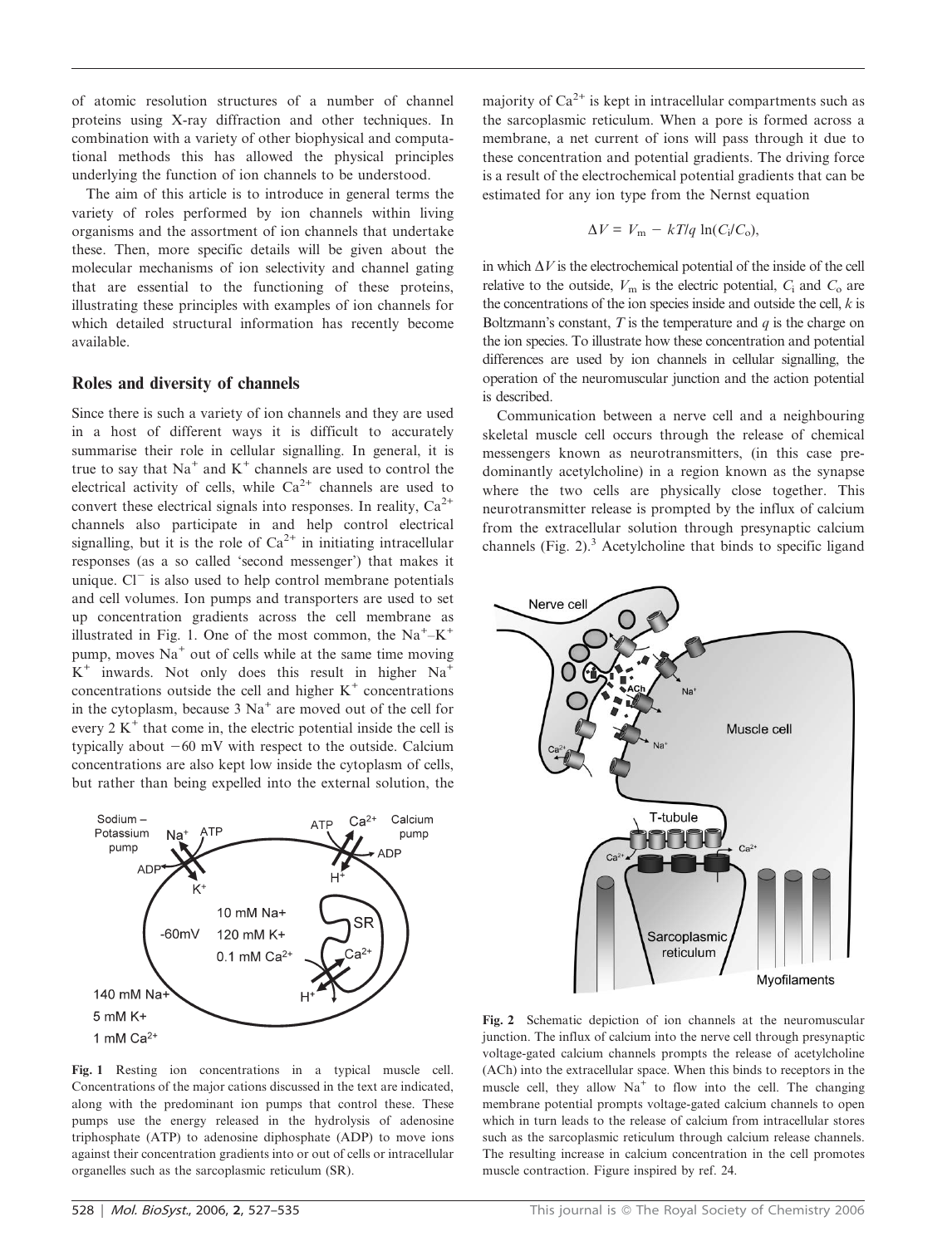gated ion channels in the adjacent muscle cell, nicotinic acetylcholine receptors, prompts them to open a cation selective channel and leads to the flux of  $Na<sup>+</sup>$  into the cell.<sup>4</sup> This in turn alters the electric potential across the membrane which prompts the opening of voltage-gated  $Ca^{2+}$  channels located in folds of the plasma membrane known as T-tubules. The resulting influx of  $Ca^{2+}$  and depolarisation of the cell in turn prompts the opening of additional calcium channels in the sarcoplasmic reticulum membrane.<sup>5</sup> Calcium is now the switch that initiates the contraction of muscle fibres. These fibres are formed from many overlapping strands, comprising a thick filament made from myosin and a thin filament comprised of actin and tropomyosin. When  $Ca^{2+}$  is released from intracellular stores, the cytoplasmic  $Ca^{2+}$  concentration increases by up to 100 fold and  $Ca^{2+}$  binds to troponin present on the thin filaments, and alters the tropomyosin to unblock a series of myosin binding sites. The myosin can then be powered by hydrolyzing ATP to move along these binding sites causing muscle contraction until the cytoplasmic  $Ca^{2+}$  is removed (either into the sarcoplasmic reticulum or out of the cell by ion pumps and transporters) and the myosin binding sites are once more blocked.

Nerve impulses use similar principles to those involved in stimulating muscle contraction, but in this case  $Ca^{2+}$  plays a smaller role.<sup>1</sup> Signals are again sent between cells using neurotransmitters that bind to ligand gated ion channels on neighbouring cells. Here the resulting influx of  $Na<sup>+</sup>$  is used to stimulate the opening of voltage-gated  $Na<sup>+</sup>$  channels that let more Na<sup>+</sup> into the cell and further alter the membrane potential. This in turn stimulates the opening of  $Na<sup>+</sup>$  channels further along the cell, such that a wave of channel openings occurs and a pulse of electrostatic potential moves along the cell. Voltage-gated  $K^+$  channels also open upon changing the membrane potential, but at a much slower rate. When this occurs  $K^+$  flows out of the cell, reducing the membrane potential and inactivating the nerve impulse in that region of the cell.

Even within the simplified descriptions provided above some of the diversity of ion channels can be appreciated. Not only do the channels described differ in the types of ions they will conduct, they also differ in the rate at which they do so. The  $Ca<sup>2+</sup>$  channels in the sarcoplasmic reticulum, for example, typically conduct at much greater rates than the voltage-gated  $Ca<sup>2+</sup>$  channels in the plasma membrane in order to rapidly increase cytoplasmic  $Ca^{2+}$  concentrations and initiate intracellular responses. While acetylcholine receptors are common at the neuromuscular junction, channels that respond to other chemicals such as  $\gamma$ -aminobutyric acid (GABA), glycine, glutamate and serotonin are more common at other synapses, such as those between adjacent nerve cells. Furthermore, some of these receptors contain a cation selective pore, some an anionic pore, some aid in the formation of nerve impulses and some inhibit them. Within the voltage-gated channels there is again much diversity, with channels responding at different rates and to different potentials. In addition there is a vast variety of channels that have not been mentioned in this description, such as the majority of chloride channels and channels that respond to mechanical stimuli, such as those involved in the sense of hearing.

To discriminate between different ion types, ion channels must find a physical property such as the size, charge or charge density that is different between the desired ion type and the remainder. While a narrow pore will block the passage of large organic ions or proteins and allow small ions to pass, to be able to differentiate between small ions with similar sizes such as  $K^+$  and  $Na^+$ , more detailed interactions between the ions and the protein are required. The recent availability of structures determined using X-ray diffraction has meant that the protein atoms responsible for this interaction can be pinpointed.

Ion channels have to be able to rapidly transport ions, which is most easily achieved by a wide pore. But, channels also have to be able to select between ion types, which is most easily achieved with a narrow pore. The determination of the structure of a range of potassium channels has shown how this compromise can be reached. $6$  This is done by utilising a short narrow section of the pore for discriminating between ions (known as the 'selectivity filter') while keeping the rest of the pore much wider to aid rapid diffusion (see Fig. 6C). Indeed this basic architecture of a narrow selectivity filter and a wider remainder of the pore appears to be common in ion channels and even many ion pumps.<sup>7</sup> Ion selectivity, then, takes place in a specific region of the pore and can be described as involving selective binding sites, localised regions within the conduction pathway in which the protein interacts strongly with the ions and in which they are likely to dwell for prolonged periods of time. Ions can often be seen residing in these binding sites within crystal structures of the protein, and the specific interactions between the ion and the protein can therefore be determined.

# Ions of differing charge

Ions of differing charge experience different electrostatic interactions with the protein atoms, and not surprisingly most studies highlight this fact when explaining the preference of some ion channels for ions of a specific valence. All the cation selective channels that have been studied in detail have been found to have a net negative charge lining the pore that will attract cations, while repelling anions.<sup>8</sup> Although the effect can be subtle, it slowly became apparent when studying the small antibiotic gramicidin, the first channel for which an atomic resolution structure was determined. As illustrated in Fig. 3 this channel is atypical in that it forms a long narrow passageway barely  $4 \text{ Å}$  wide. Importantly, although the protein is neutral overall, the conducting pathway is lined by polar regions of the protein with the partially negatively charged backbone carbonyl oxygens pointing slightly inward towards the pore.<sup>9</sup> Studies in a variety of lipid bilayers show that monovalent cations pass through the channel at high conductance, divalent cations block the conductance of the channel, and anions neither permeate nor block the pore.<sup>10</sup> There was much debate as to whether the selectivity of cations over anions in this channel was a thermodynamically or kinetically controlled property.<sup>11–13</sup> The thermodynamic explanation stresses that binding sites within the channel are energetically more favourable to cations than anions. The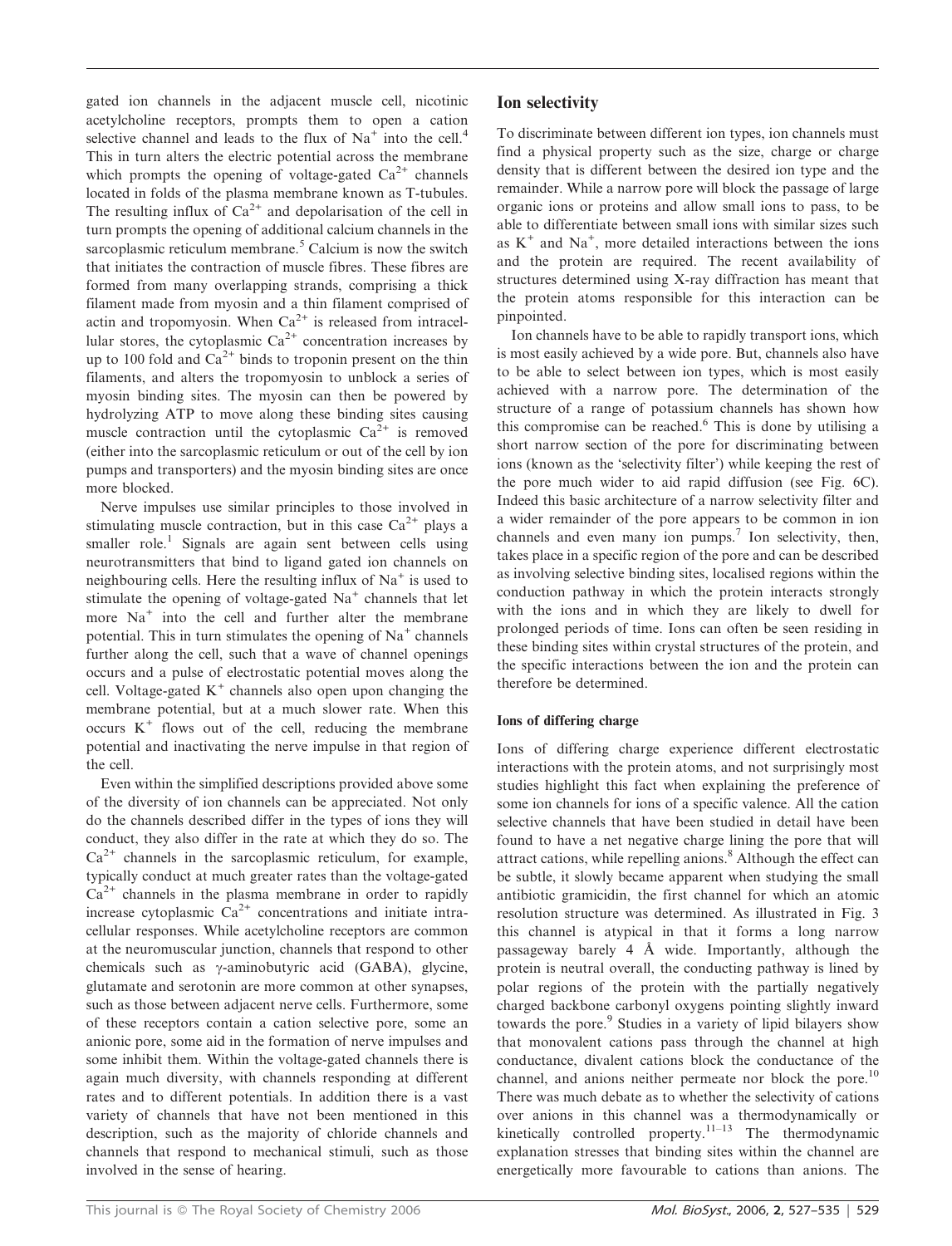

Fig. 3 Selectivity in gramicidin channels. The pore is lined by a series of oxygen (red) and nitrogen atoms (blue). The slightly negative pore lining attracts cations and repels anions.

kinetic explanation, on the other hand, asserts that there need not be a significant difference in the energy of the different ions within the channel provided there is a large energy barrier preventing anions from entering the binding site and thus slowing their rate of permeation.<sup>12</sup> Although a number of theoretical studies suggest that the thermodynamic principle is more likely to be in action within this pore, $8$  in both explanations the specific distribution of charge amongst the protein atoms is responsible for either creating selective binding sites or energy barriers.

A similar asymmetric charge distribution within the protein appears to lie behind the selectivity of most channels.  $K^+$ channels, for example, have a line of carbonyl oxygen atoms lining their selectivity filter. By presenting the negative end of the carbonyl dipole to the pore, cations will be attracted while anions will be repelled. Voltage-gated  $Na<sup>+</sup>$  and  $Ca<sup>2+</sup>$  channels are believed to have a similar architecture to the crystalised  $K^+$ channels, but with a number of charged amino acid side chains lining the selectivity filter rather than the carbonyl oxygens, which again create cation selectivity. In  $Cl^-$  channels the situation is reversed, with excess positive charge near the conduction pathway as can be judged from the crystal structure of a chloride transport protein that is closely related to a number of  $CI^-$  channels.<sup>14</sup> In this case a number of backbone amide groups and polar side chains with the possible aid of some fully charged basic residues appear to result in anion selectivity.15–17

Perhaps more interesting than the discrimation between cations and anions is that between monovalent and divalent cations. If the voltage-gated potassium and calcium channels have a similar architecture, why does the first get blocked by divalent cations, when the second conducts them? The discrimination between monovalent and divalent cations cannot just rely on presence of a net negative charge as this acts to attract both kinds of ion. Rather, a number of studies suggest that it relies on the exact strength of the attraction to the permeating ions.<sup>18–22</sup> A divalent ion has a stronger electrostatic interaction with any charge on the protein than a monovalent ion due to its larger charge. This fact on its own appears to be enough to explain why potassium channels are blocked by divalent ions. This channel is believed to utilise a 'knock-on' mechanism of conduction in which the pore is permanently occupied by ions, and the entry of an additional ion is required to knock one of the resident ions out the other end of the channel (via the Coulomb repulsion of all the ions in the pore). The use of a knock-on mechanism also provides a way to avoid the apparent paradox that selectivity requires tight binding of ions within the pore, but a large conductance requires a high off-rate of the ions from any binding sites. In this case, although ions are strongly bound, the coulomb repulsion from other ions in the pore speeds the movement of ions away from the binding sites. When a divalent ion enters the potassium pore, however, it is electrostatically bound such that it is unlikely to leave, even with the aid of repulsion from nearby cations.<sup>20</sup> Channels that are blocked in this way are not permanently incapacitated as the divalent ion will eventually leave the channel, but the timescale over which this occurs is much greater than the timescale of ion permeation.

Voltage-gated calcium channels are known to conduct Na<sup>+</sup> ions in the absence of  $Ca^{2+}$ , but only allow  $Ca^{2+}$  to pass when both are present.<sup>23</sup> A variety of mutagenesis experiments suggest that the selectivity filter of these channels is surrounded by four negatively charged glutamate residues that attract cations into the pore rather than the carbonyl groups in  $K^+$  channels.<sup>24</sup> Computational studies have shown that in the absence of  $Ca^{2+}$ , a pore surrounded by such charges can conduct  $Na<sup>+</sup>$  in a knock on process similar to that seen in  $K^+$  channels. But, once a divalent ion enters the pore it is bound more strongly than would be a monovalent ion. Once there, it can only be forced out with the aid of the Coulomb repulsion from a second divalent ion, but not with the weaker repulsion from a monovalent ion as shown schematically in Fig.  $4^{18-20}$  Thus, once  $Ca^{2+}$  enters, only divalent ions will conduct through the pore, even in a solution containing many more sodium ions.



Fig. 4 Selectivity in calcium channels. The selectivity filter is surrounded by four negatively charged glutamate residues (white and black) whose charge permanently holds cations in the pore.  $Ca^{2+}$ conduction involves two ions (A) and  $Na<sup>+</sup>$  conduction three (C). When a  $Ca<sup>2+</sup>$  ion enters the pore, however, it can only be expelled by another  $Ca^{2+}$  ion and thus prevents the passage of Na<sup>+</sup> (B).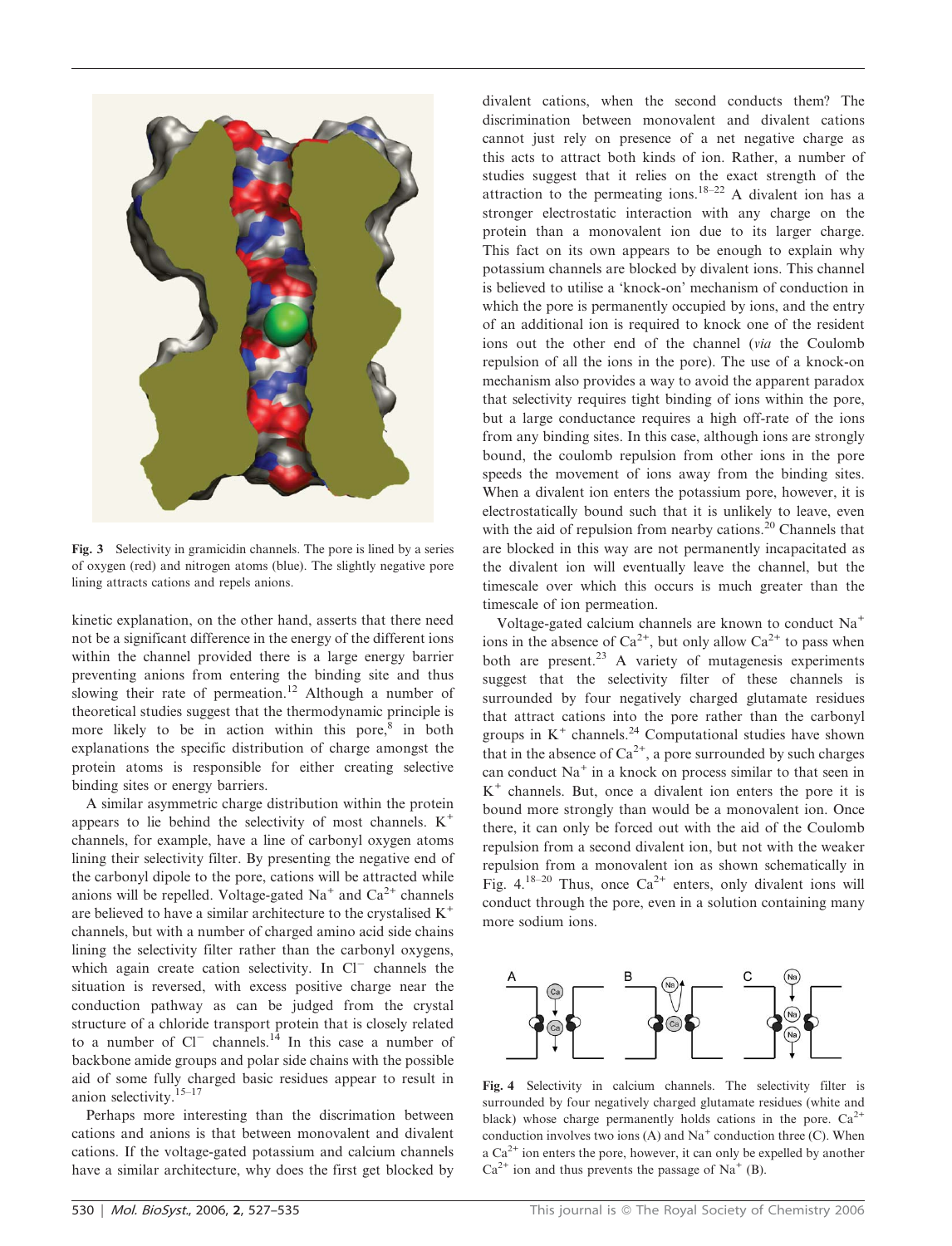

Fig. 5 Selectivity in potassium channels. (A) Two of the four protein chains forming the selectivity filter of the KcsA potassium channel<sup>37</sup> are shown, with backbone carbonyl oxygens forming four  $K^+$  binding sites (spheres) in which the protein can interact intimately with passing ions. (B) The selectivity filter of the NaK channel that passes both  $Na<sup>+</sup>$ and  $K^+$  has a very similar structure, with modifications in only the external two sites.<sup>33</sup> The amino acid sequence of each protein is shown.

#### Ions of the same charge

Selectivity between ions of the same charge and similar size, such as Na<sup>+</sup> (radius  $\sim$  0.95 Å) and K<sup>+</sup> (radius  $\sim$  1.33 Å), is more difficult to explain than the cases described thus far. Much attention has recently focused on the family of  $K^+$ channels that pass  $K^+$  while blocking Na<sup>+</sup>, as a significant amount of structural information is now available. As noted previously, selectivity takes place in  $K^+$  channels within the narrow region of the selectivity filter that is surrounded by a sequence of amino acids that is virtually invariant across all  $K<sup>+</sup>$  channels. The backbone carbonyls that line this region form a number of sites in which the protein can interact directly with the passing ion as shown in Fig. 5A. Ions must be desolvated to enter this region of the pore as it is too narrow to fit a solvation shell of water molecules. The energy required to desolvate the ion can, however, be compensated by the interaction with the carbonyl oxygen atoms. Indeed the size of the crystalised filter is such that when a  $K^+$  is within the pore the carbonyl oxygens make a good substitute for water with very similar ion-oxygen distances to that seen in bulk water. $6$  Na<sup>+</sup>, however, is smaller and thus it was suggested that the carbonyl oxygens would be too far apart to enable them to interact intimately with this ion. $<sup>6</sup>$  In this case the energy</sup> required to remove the hydrating waters and allow  $Na<sup>+</sup>$  to enter the pore would not be fully compensated by the interactions with the carbonyl oxygens and it would be effectively excluded. Indeed, since it was initially proposed, the theory that ion selectivity relies on the size of the pore has become the predominant view (e.g. see ref. 25).

There are a number of problems with an explanation of ion selectivity that relies on the precise dimensions of the pore. This explanation requires the structure of the protein to remain fairly rigid, such that it cannot adjust to accommodate the smaller Na+ ion. Proteins are relatively flexible structures that undergo rapid thermal fluctuations of magnitude much greater than the 0.38 Å radius difference between  $Na<sup>+</sup>$  and  $K^{+.26,27}$  It has been noted that the crystallographic thermal parameters of the  $K^+$  channel structures suggest root mean square fluctuations of the carbonyl oxygens in the order of  $0.75$  Å,<sup>28</sup> while fluctuations of similar magnitude are seen in molecular dynamics simulations.<sup>29–31</sup> Not only is there evidence that the atoms forming the selectivity filter vibrate about their mean positions, it also appears that the protein backbone is mobile. A crystal structure obtained at low K<sup>+</sup> concentration shows a large conformation change in the filter adapting to the lower occupancy of ions in the pore.<sup>32</sup> Large structural alterations are also seen in molecular simulations in the absence of ions and when  $K^+$  is replaced with ions of smaller or larger radius.<sup>29–31</sup> It is hardly surprising that the dimensions of the selectivity filter match those of  $K^+$  in the crystal structures, given that they were crystalised in the presence of  $K^+$ . Furthermore, it has recently been proposed that rather than relying on the specific dimensions of the pore,  $K^+$  selectivity is a consequence of having the ion coordinated by dipoles of appropriate strength that prevent each other coming too close to a small ion due to their Coulomb repulsion while undergoing large thermal fluctuations.<sup>28</sup> Thus, whether selectivity relies on the specific size of the pore as suggested on initial inspection of the crystal structure, on the limitations on the flexibility of the pore that allow it to coordinate  $K^+$  but not  $Na<sup>+</sup>$  as suggested more recently by Gouaux and MacKinnon,<sup>7</sup> or on the size of the thermal fluctuations of the protein remains to be determined.

An interesting addendum to this story has arisen since the recent publication of the structure of a Na<sup>+</sup> and  $K^+$  conducting channel that is closely related to the family of  $K^+$  channels.<sup>33</sup> As illustrated in Fig. 5B the selectivity filter of this channel has an identical sequence to the  $K^+$  channels, except for the replacement of one tyrosine residue with aspartate. This has the effect of replacing two of the four binding sites in the  $K^+$ channel structure with a single weaker site located further to the extracellular end of the pore. The presence of a structure that is in many ways so similar to the  $K^+$  channel, including 2 chemically identical binding sites, but very different in that it conducts both  $Na<sup>+</sup>$  and  $K<sup>+</sup>$  provides a tantalising test of any theories of ion channel selectivity. It is not clear how any of the explanations described above can account for why the selectivity of this so called NaK channel is different from that in  $K^+$  channels.

## Channel gating

For a channel to be able to open and close in response to a signal two components, in addition to the basic pore and selectivity filter, are needed. The first of these is a 'sensor', something that can sense the change in voltage, pH or pressure or bind a ligand in order to activate channel opening. The second is a channel gate, a region of the pore responsible for blocking the passage of ions in the closed state and allowing them to pass when open. Understanding ion channel gating, therefore, involves determining the regions of the protein responsible for each of these roles, the mechanisms by which they function and the way these two components are coupled. Here I describe gating in three different ion channels for which some knowledge of the structural basis of channel gating is known: voltage-gated potassium channels, nicotinic acetylcholine receptors and  $CIC Cl<sup>-</sup> channels.$ 

#### Voltage activation

The family of voltage-gated potassium channels provides a topical example of channel gating as a number of structures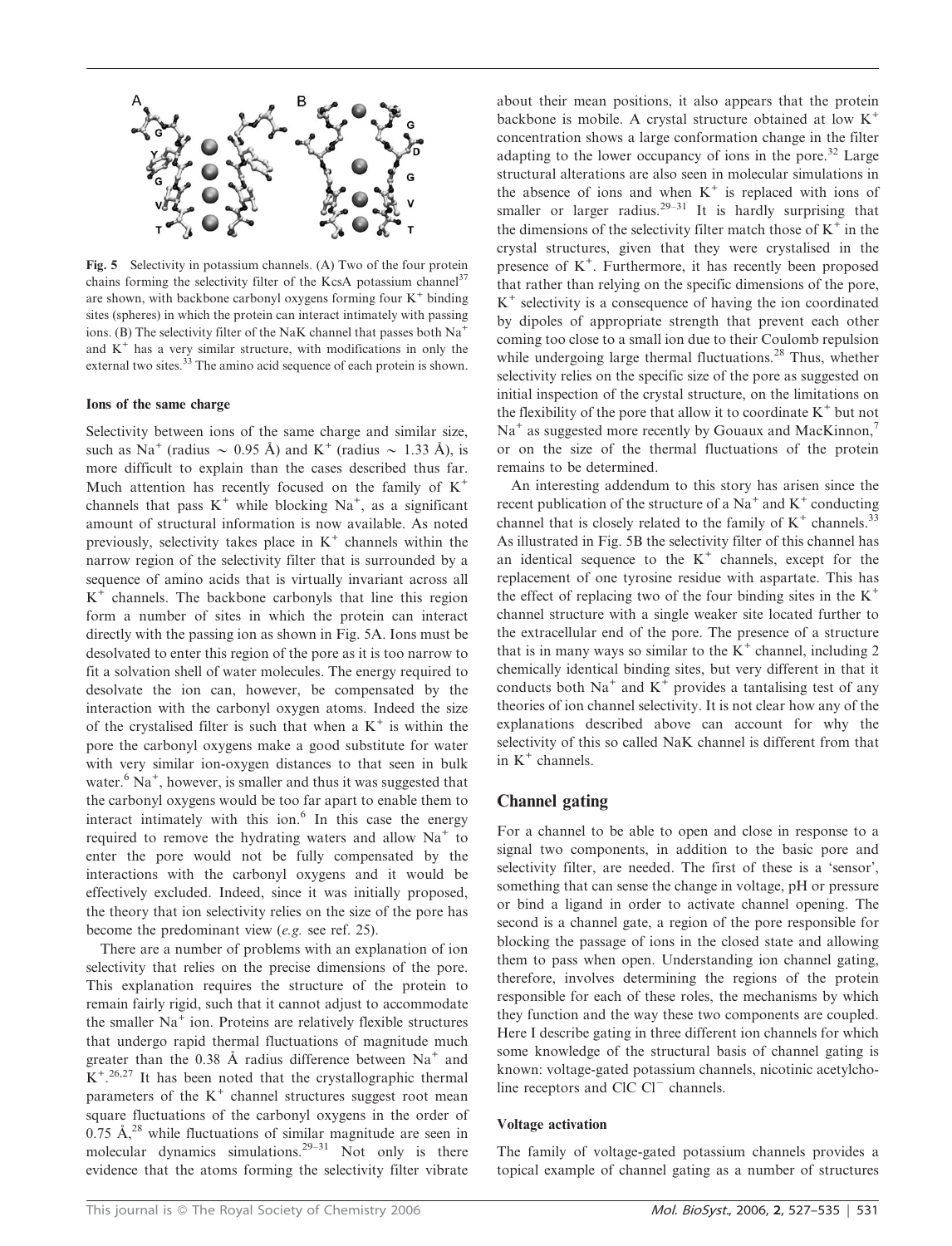exist for potassium channels in different functional states, but the mechanisms of gating are still contentious. In these  $K^+$ channels, the pore is lined by 2 transmembrane helices as well as the joining loop that forms the selectivity filter as shown in Fig. 6A. The voltage sensor is known to be comprised of a series of basic amino acid residues (lysine or arginine) in a different transmembrane region, each of which is separated from its neighbour by two non-polar residues. If some of these residues carry a positive charge, then they will feel a force when the electric potential across the membrane changes, which can be harnessed by the protein to create the structural changes necessary to open and close the pore. That this occurs in voltage gated potassium channels has been elegantly demonstrated via both neutralisation of these charges, and by measurements of a transient 'gating current' caused by the movement of these charges across the electric field of the membrane.34–36 Different channels require differing degrees of depolarisation of the cell membrane in order to open. Utilising a number of charged residues in the voltage sensor, however, is likely to be important for enabling many of these channels to be sensitive to changes as small as 20 mV in the membrane potential.

The region of the protein that forms the channel gate is now relatively well understood, in large part due to the fact that crystal structures exist for  $K^+$  channels from a variety of organisms in both the open and closed states.<sup>6,37,38</sup> Although not all of these channels are voltage gated, they can be easily compared because  $K^+$  channels have a clear separation between the sensing and pore forming domains of the protein. In all of these channels, the conduction pathway is occluded at the internal end by a ring of hydrophobic residues on the innermost helix. In contrast, a calcium activated  $K^+$  channel was crystalised at high  $Ca^{2+}$  concentration when the channel would normally be in an open state, $39$  and rather than being occluded, the internal end of the pore is very wide (Fig. 6C). The main difference between this structure and the previous ones is that the internal end of the inner helices bend outwards.<sup>40</sup> Although other subtle effects, such as a realignment of the pore dipoles and alterations in the selectivity filter, may also contribute to channel gating, the simple alterations at the intracellular end of the pore provide a mechanism of gating that can easily be transferred across different  $K^+$  channel types by attaching different sensing domains to the internal end of the transmembrane pore.<sup>40</sup> Furthermore, much of the variety of K+ channel conductance properties observed in different members of the family can arise from small differences in the width of the intracellular gate in these channels.<sup>41</sup>

Even though the location of the channel gate and voltage sensing domains are known, the way in which changing the membrane potential affects the voltage sensor, and how this is coupled to the gate is still a controversial issue. When the first crystal structure of a voltage gated  $K^+$  channel KvAP was published in  $2003$ ,  $37$  a controversy erupted over the structure of the voltage sensor and the mechanism of its function. Earlier models had predicted that the charges in the sensor would be insulated from the hydrophobic core of the membrane by the remainder of the protein or aqueous pockets, and that gating would only require small physical movements of the sensor.<sup>36,42,43</sup> One 'transporter' model suggested that



Fig. 6 Structure of a voltage-gated potassium channel (PDB 2A79). (A) Side view showing two of the pore forming domains (cyan and purple) with the associated ion binding sites in the filter (green spheres) and two of the voltage sensing domains (orange and green). The four arginine residues responsible for voltage sensing are shown in ball and stick representation. The approximate location of the membrane is shown by black lines. Voltage sensor and pore forming domains are shown from different subunits so no connection between the two is illustrated. (B) Top view of the complete transmembrane protein structure with the four subunits indicated in different colours. The voltage sensor from one subunit sits adjacent to the pore-forming domain of the next subunit. (C) Schematic depiction of voltage gating. In the closed conformation the intracellular end of the pore is occluded. Upon membrane depolarisation the voltage sensor moves slightly or undergoes a conformational change such that the intracellular end of the pore is opened.

rather than the sensor moving, the electric field could move across the sensor by opening a water filled crevice accessible alternately from one side of the membrane or the other. The crystal structure, however, showed the voltage sensing domain extending into the lipid in a so called 'paddle' like structure. In response to a change in membrane potential, it was believed that the paddle and its cargo of positive charge would move a large distance across the membrane, perhaps as much as  $15-20$  Å as suggested by examining the accessibility of biotin labelled sensors from each side of the membrane.<sup>44</sup> However, questions were raised about the X-ray structure, in particular whether the antibodies that had been used to help crystalise the protein had influenced its structure and were responsible for placing the voltage sensor so far from the pore.

Since the X-ray structure was unveiled, numerous experiments have been conducted in an attempt to understand the movements of the voltage sensor. New experiments again suggest only limited vertical movement of the voltage sensor upon membrane depolarisation.<sup>45–47</sup> More recently a crystal structure of an open-state mammalian voltage-gated  $K^+$ channel has been determined without the use of antibodies which draws some of these theories together, but still leaves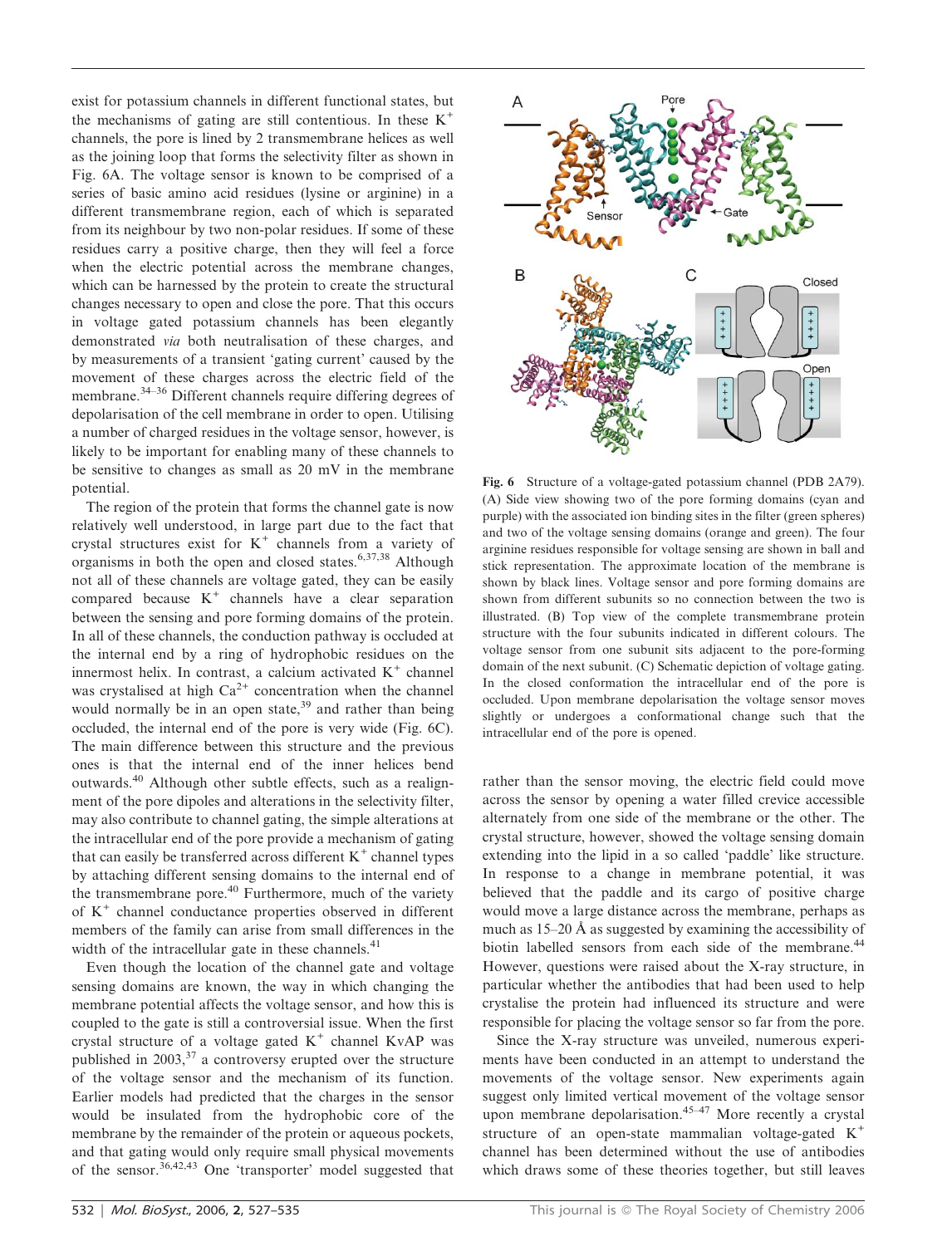many questions unanswered.<sup>48,49</sup> In this structure, the voltage sensing regions still form a compact structure that is largely independent from the pore forming protein, similar to the previous structure and in contrast to many of the earlier models. The voltage sensor, however, is packed more closely toward the remainder of the protein (Fig. 6A,B), and although one of the four arginines thought to constitute the gating charge is exposed to the lipid core, another could interact with the polar lipid headgroups, and the last two form salt bridges with the neighbouring protein subunit. How this voltage sensing region moves in response to changes in the membrane potential, and how to reconcile experiments that suggest a large amount of movement and those that suggest only limited movement is still not clear.

### Ligand activation

The  $Ca^{2+}$  activated  $K^+$  channel described previously is an example of a ligand-gated ion channel as the binding of  $Ca^{2+}$  is coupled to the opening of the intracellular gate. Another ligand-gated channel for which detailed structural information has recently come to light is the nicotinic acetylcholine receptor (nAChR) that has a very different architecture to the  $K^+$  channels but shares the feature of having distinct ligand binding (sensor) and gating domains.

Cryo-electron microscopy has recently been used to determine near atomic resolution pictures of receptors from the *Torpedo* electric  $ray^{50,51}$  as well as a lower resolution picture of the channel in the open state.<sup>52</sup> The channel is formed by five similar, but not necessarily identical, subunits that surround a central pore. The transmembrane domain is formed from 4  $\alpha$  helices, 3 of which contact the surrounding lipid and one of which lines the pore. Attached to this is a large extracellular domain responsible for ligand binding as shown in Fig. 7, which is closely related to a soluble ligand binding protein AChBP.<sup>53</sup>

The atomic resolution images of the protein were obtained in the absence of acetylcholine, meaning that they should be in a closed state. However, both these  $4 \text{ Å}$  resolution structures show a continuous non-occluded pore passing across the membrane.54,55 This supports a hypothesis that a physical blockage of the pore is not required to prevent ions from passing through the channel. Rather, it has been suggested that a narrow pore lined by hydrophobic residues can prevent ion permeation by providing an unfavourable home for ions and water and thus forcing an ion to lose some of its hydration shell in order to cross the pore.<sup>54,56</sup> Indeed, computational studies have shown that such a desolvation barrier can be sufficient to prevent ions from passing through model pores,  $57$ and that a series of hydrophobic residues midway through the membrane can have the same effect in the nAChR.<sup>58</sup>

If the gate is formed by hydrophobic residues that do not occlude the pore, one may ask what kind of conformational change is required to make the channel conductive. Comparison of the open and closed images shows significant changes in both the ligand binding and transmembrane regions. In the transmembrane domain, the outer 3 helices do not appear to move significantly, while the pore lining helix appears to undergo a  $10-15^{\circ}$  rotation about an axis



Fig. 7 Structure of the ligand gated nicotinic acetylcholine receptor.<sup>55</sup> The protein contains an extracellular ligand binding domain, a transmembrane domain containing the channel gate and a smaller intracellular domain. The dimensions of the pore are indicated by the purple surface, and illustrate that the narrowest portion of the pore lies in the membrane spanning region.

perpendicular to the membrane passing through a disulfide bridge in the extracellular domain. It is unlikely that such a small rotation would present different residues to the pore, and a recent mutagenesis study suggests that the same side chains line the pore in both the closed and open states.<sup>59</sup> If the chemical environment of the pore does not change upon channel opening, then this implies that the pore must widen slightly. A computational investigation also illustrated that the same hydrophobic residue line the pore after such a such a  $15^\circ$ rotation, but that this did widen the pore by  $1-2$  Å which was sufficient to remove the desolvation barrier to ion permeation.<sup>58</sup>

The ligand binding sites lie over 50  $\AA$  from the channel gate in the distant extracellular domain, yet the kinetics of channel activation after the application of acetylcholine show that ligand binding is conveyed to the channel gate within tens of microseconds.<sup>60,61</sup> This requires a remarkable structural organisation of the protein such that conformational changes in one region can be rapidly passed to another. Such changes must begin locally to the binding site and probably involve one or two protein loops that appear to be in different positions in the ligand free  $nAChR<sup>55</sup>$  and ligand bound AChBP structures $^{62}$  and these loops also shift position in simulation studies.<sup>63</sup> From here, the structural changes are believed to propagate as a wave probably consisting of a number of rigid body movements.<sup>64</sup> This must then be coupled to the transmembrane domain, most likely via a direct interaction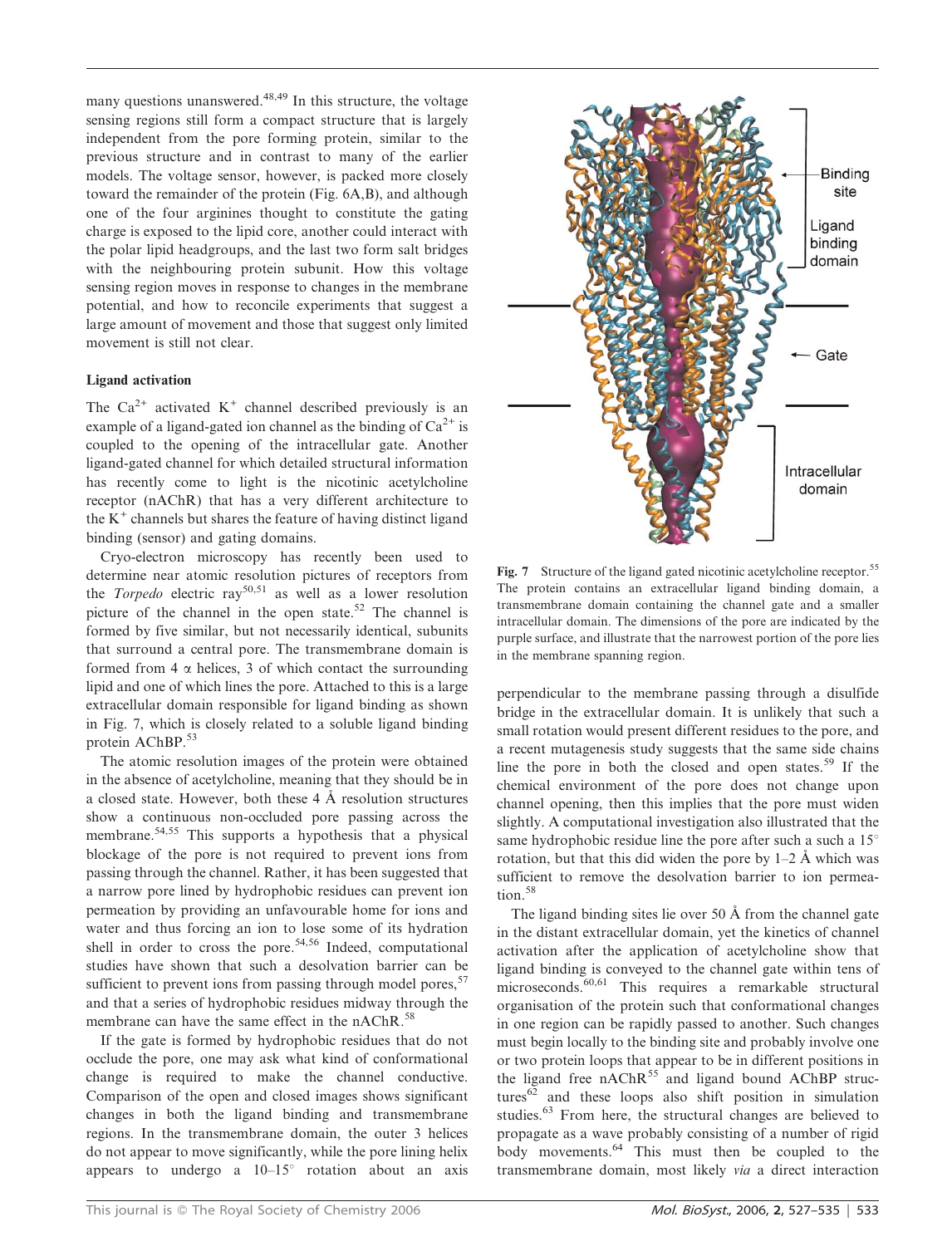between the top of the inner transmembrane helix with two loops of the extracellular domain. Although a vast variety of mutagenesis and simulation data exists (e.g. see ref. 65–67) to help answer how ligand binding is propagated into the transmembrane pore, the exact mechanism of coupling and the residues involved is yet to be firmly established.

#### Identical sensor and gate

The last example I wish to mention involves the family of ClC  $Cl^-$  channels and a little more speculation. This example, however, appears to be one in which the sensor and gate are actually the same thing and the movement of only a few atoms is required to open and close the pore. ClC proteins are a family of anion channels and closely related transporters present in every living organism that perform a diverse range of functions from stabilising membrane potentials to controlling cell volumes.<sup>68</sup> These channels form two-pore dimers that are controlled by two distinct gating mechanisms as typified in the most well studied channel of this family, ClC-0, from the Torpedo electric ray. One gate, termed the 'slow' gate, operates on both pores simultaneously with bursts of activity lasting 10–100 s. The other gate controls each pore individually opening them upon depolarisation, and operates at a much faster time scale and is therefore called the 'fast' gate.<sup>69</sup> The opening of this fast gate is also facilitated by the presence of external  $Cl^-$  and decreasing pH.

A possible mechanism for the operation of this gate has been suggested since the structures of two related ClC transporter proteins were determined.<sup>14,70</sup> This is slightly speculative, of course, as the principles of channel gating are being based upon the structure of a transporter, and although they have similar amino acid sequences there may be important structural differences between them. In the crystal structures, the ion-transport pathway is blocked by the side chain of a glutamate residue. Mutating this single residue is sufficient to remove the fast gating behaviour of the related  $Cl^-$  channels, and structures of such mutant transporters show the corresponding side chain to be in a different conformation to that of the glutamate. On this basis, Dutzler et  $al$ <sup>70</sup> postulated that motion of this side chain is responsible for fast gating in the ClC channels. A possible mechanism of action of this gate has been suggested from a computational study.<sup>71</sup> Here it was suggested that when the side chain extends into the pore and slightly toward the external end, it electrostatically blocks  $Cl^$ conduction as shown in Fig. 8A. However, the presence of  $Cl$ on the external side of this residue, whose likelihood is increased with both increasing concentration or potential, can push this side chain downward into the pore, where it tucks into the protein and allows  $Cl<sup>-</sup>$  conduction in either direction (Fig. 8B). Alternatively, low pH in the external solution can lead to protonation of the side chain when it is in the closed conformation, removing the electrostatic barrier to ion permeation (Fig. 8D). Whether or not the detail of this mechanism is correct, it demonstrates that a single residue can act as both a sensor and gate, and how only minimal conformational changes can be responsible for some types of channel gating.



Fig. 8 Schematic model of gating in ClC Cl<sup>-</sup> channels. (A) A central glutamate residue is believed to be the 'fast' gate. In the upward position it provides an electrostatic barrier to ion permeation. (B) The entrance of  $Cl^-$  on the external side of the gate (whose likelihood increases with membrane potential and concentration) promotes opening of the pore.  $(C)$  A  $Cl^-$  ion present near the glutamate residue holds open the gate to allow permeation in either direction. (D) Low external pH or mutations of the glutamate residue can neutralise its charge in the closed position, allowing conduction in either direction.

# **Conclusions**

Ion channels are proteins that regulate the electrical activity of cells by controlling a transmembrane pore. In order to perform their functions most channels must be able to discriminate between different ion types and open and close their pore in response to various stimuli. To do this, channels contain a number of functional elements. The first is a narrow region of the pore known as the selectivity filter, that enables the protein to interact intimately with passing ions. Large ions can be rejected based on size, differently charged ions can be differentiated by their electrostatic interactions with the partially charged protein atoms, while discrimination between more similar ions most likely involves subtle differences in the ability of the protein to coordinate the ions. In all the cases discussed it is the thermodynamics of ions in the binding site that appears most important in determining cation versus anion selectivity of the channel. Thermodynamics is also important in determining the selectivity between monovalent and divalent ions (as well as between  $Na<sup>+</sup>$  and  $K<sup>+</sup>$  ions), but the presence of multiple ions in the channel and the use of a 'knock-on' conduction mechanism means that it is not necessarily the ion that binds most strongly in the channel that will be allowed to permeate. In this case it may be easier to think in terms of an electrostatic explanation of ion selectivity. Pinpointing the mechanisms of selectivity used to distinguish between  $Na<sup>+</sup>$  and  $K<sup>+</sup>$  ions remains a difficult task that will no doubt be the focus of future work.

To respond to stimuli, channels use a sensor region that can bind a ligand or sense a change in membrane potential and this is coupled to a gate that controls the flow of ions through the pore. In many cases the sensor and gate have been identified as separate regions of the protein, while in others these may actually be the same region of the protein. But, even when these structural components have been identified, as in all three examples described here, much further work is required to find out exactly how the sensor responds to a stimulus and